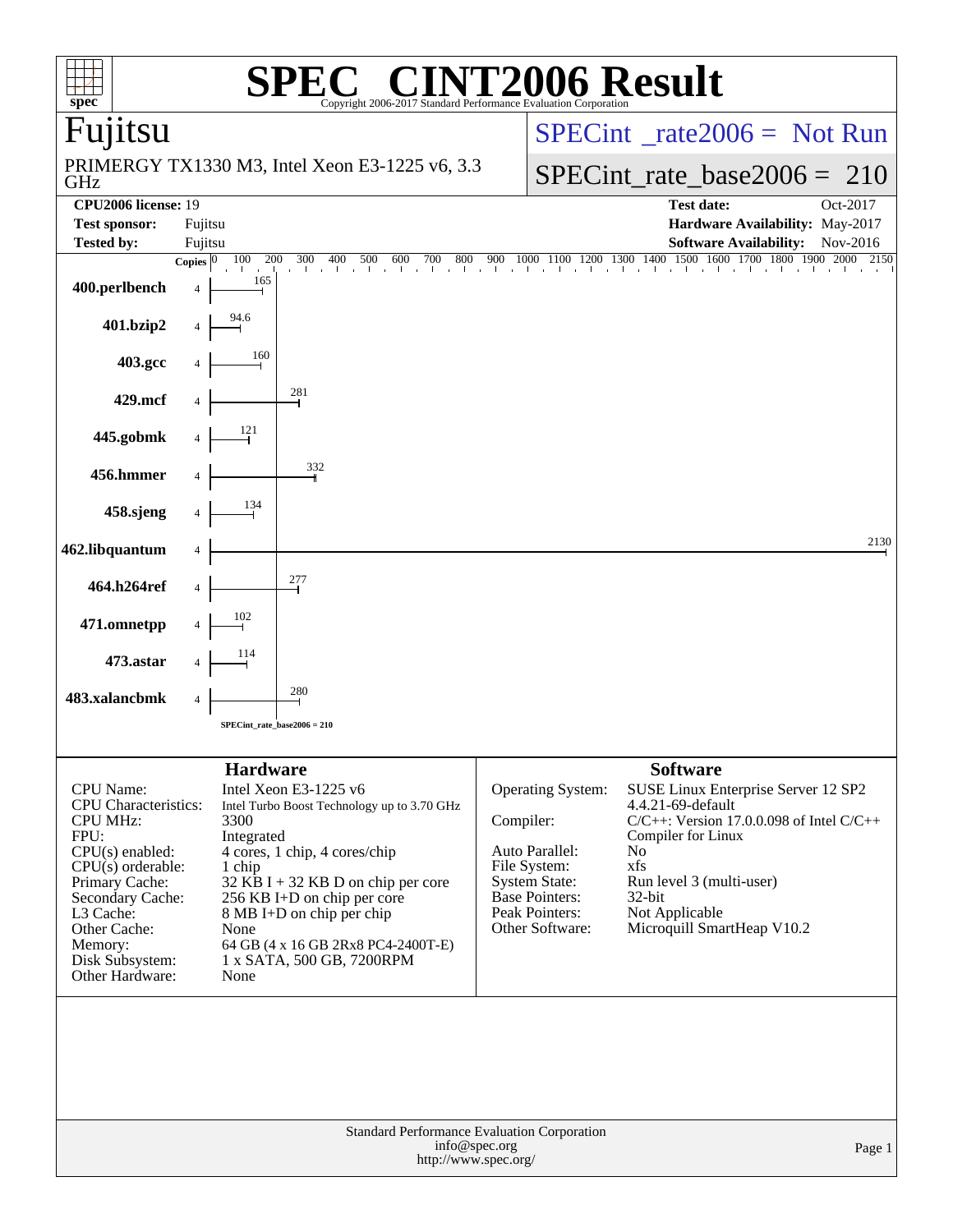

# **[SPEC CINT2006 Result](http://www.spec.org/auto/cpu2006/Docs/result-fields.html#SPECCINT2006Result)**

# Fujitsu

GHz PRIMERGY TX1330 M3, Intel Xeon E3-1225 v6, 3.3 SPECint rate $2006 =$  Not Run

# [SPECint\\_rate\\_base2006 =](http://www.spec.org/auto/cpu2006/Docs/result-fields.html#SPECintratebase2006) 210

**[CPU2006 license:](http://www.spec.org/auto/cpu2006/Docs/result-fields.html#CPU2006license)** 19 **[Test date:](http://www.spec.org/auto/cpu2006/Docs/result-fields.html#Testdate)** Oct-2017 **[Test sponsor:](http://www.spec.org/auto/cpu2006/Docs/result-fields.html#Testsponsor)** Fujitsu **[Hardware Availability:](http://www.spec.org/auto/cpu2006/Docs/result-fields.html#HardwareAvailability)** May-2017 **[Tested by:](http://www.spec.org/auto/cpu2006/Docs/result-fields.html#Testedby)** Fujitsu **Fujitsu <b>[Software Availability:](http://www.spec.org/auto/cpu2006/Docs/result-fields.html#SoftwareAvailability)** Nov-2016

### **[Results Table](http://www.spec.org/auto/cpu2006/Docs/result-fields.html#ResultsTable)**

|                    | <b>Base</b>                                                                                              |                |            |                |       |         |       |               | <b>Peak</b>    |              |                |              |                |              |  |
|--------------------|----------------------------------------------------------------------------------------------------------|----------------|------------|----------------|-------|---------|-------|---------------|----------------|--------------|----------------|--------------|----------------|--------------|--|
| <b>Benchmark</b>   | <b>Copies</b>                                                                                            | <b>Seconds</b> | Ratio      | <b>Seconds</b> | Ratio | Seconds | Ratio | <b>Copies</b> | <b>Seconds</b> | <b>Ratio</b> | <b>Seconds</b> | <b>Ratio</b> | <b>Seconds</b> | <b>Ratio</b> |  |
| 400.perlbench      |                                                                                                          | 239            | 164        | 237            | 165   | 237     | 165   |               |                |              |                |              |                |              |  |
| 401.bzip2          |                                                                                                          | 408            | 94.7       | 408            | 94.6  | 410     | 94.1  |               |                |              |                |              |                |              |  |
| $403.\mathrm{gcc}$ |                                                                                                          | 202            | 160        | 201            | 160   | 202     | 160   |               |                |              |                |              |                |              |  |
| $429$ .mcf         | 4                                                                                                        | 130            | 281        | 130            | 281   | 132     | 277   |               |                |              |                |              |                |              |  |
| $445$ .gobm $k$    |                                                                                                          | 346            | <b>121</b> | 347            | 121   | 346     | 121   |               |                |              |                |              |                |              |  |
| 456.hmmer          |                                                                                                          | 112            | 333        | <b>113</b>     | 332   | 114     | 328   |               |                |              |                |              |                |              |  |
| $458$ .sjeng       |                                                                                                          | 360            | 134        | 360            | 135   | 360     | 134   |               |                |              |                |              |                |              |  |
| 462.libquantum     |                                                                                                          | 38.9           | 2130       | 39.0           | 2130  | 39.0    | 2130  |               |                |              |                |              |                |              |  |
| 464.h264ref        |                                                                                                          | 320            | 277        | 320            | 277   | 321     | 276   |               |                |              |                |              |                |              |  |
| 471.omnetpp        | 4                                                                                                        | 246            | 102        | 246            | 102   | 246     | 102   |               |                |              |                |              |                |              |  |
| 473.astar          | 4                                                                                                        | 246            | 114        | 246            | 114   | 246     | 114   |               |                |              |                |              |                |              |  |
| 483.xalancbmk      |                                                                                                          | 98.4           | 280        | 98.6           | 280   | 98.7    | 280   |               |                |              |                |              |                |              |  |
|                    | Results appear in the order in which they were run. Bold underlined text indicates a median measurement. |                |            |                |       |         |       |               |                |              |                |              |                |              |  |

### **[Submit Notes](http://www.spec.org/auto/cpu2006/Docs/result-fields.html#SubmitNotes)**

 The numactl mechanism was used to bind copies to processors. The config file option 'submit' was used to generate numactl commands to bind each copy to a specific processor. For details, please see the config file.

## **[Operating System Notes](http://www.spec.org/auto/cpu2006/Docs/result-fields.html#OperatingSystemNotes)**

 Stack size set to unlimited using "ulimit -s unlimited" Set CPU frequency governor to maximum performance with: cpupower -c all frequency-set -g performance cpu idle state set with: cpupower idle-set -d 2 cpupower idle-set -d 3 Process tuning settings: echo always > /sys/kernel/mm/transparent\_hugepage/enabled echo 1 > /proc/sys/vm/drop\_caches echo 1000000000 > /proc/sys/kernel/sched\_min\_granularity\_ns

### **[Platform Notes](http://www.spec.org/auto/cpu2006/Docs/result-fields.html#PlatformNotes)**

 Sysinfo program /home/Benchmark/speccpu2006-bin0922/config/sysinfo.rev6993 Revision 6993 of 2015-11-06 (b5e8d4b4eb51ed28d7f98696cbe290c1) running on linux-n511 Sun Oct 22 04:36:22 2017

 This section contains SUT (System Under Test) info as seen by some common utilities. To remove or add to this section, see: <http://www.spec.org/cpu2006/Docs/config.html#sysinfo>

Continued on next page

Standard Performance Evaluation Corporation [info@spec.org](mailto:info@spec.org) <http://www.spec.org/>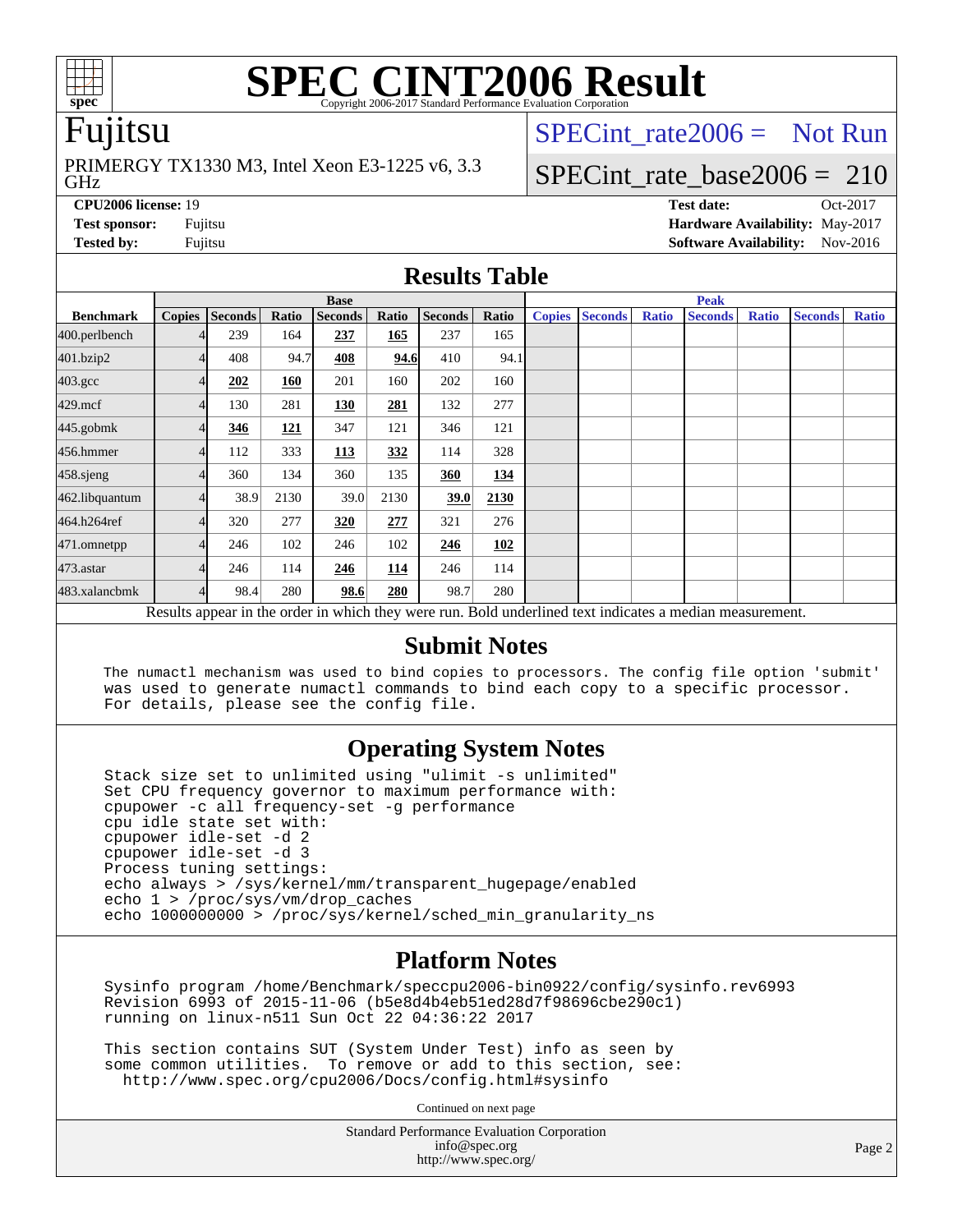

### **[SPEC CINT2006 Result](http://www.spec.org/auto/cpu2006/Docs/result-fields.html#SPECCINT2006Result)** Copyright 2006-2017 Standard Performance Evaluation Corporation

# Fujitsu

GHz PRIMERGY TX1330 M3, Intel Xeon E3-1225 v6, 3.3 [SPECint\\_rate2006 =](http://www.spec.org/auto/cpu2006/Docs/result-fields.html#SPECintrate2006) Not Run

[SPECint\\_rate\\_base2006 =](http://www.spec.org/auto/cpu2006/Docs/result-fields.html#SPECintratebase2006) 210

**[CPU2006 license:](http://www.spec.org/auto/cpu2006/Docs/result-fields.html#CPU2006license)** 19 **[Test date:](http://www.spec.org/auto/cpu2006/Docs/result-fields.html#Testdate)** Oct-2017 **[Test sponsor:](http://www.spec.org/auto/cpu2006/Docs/result-fields.html#Testsponsor)** Fujitsu **[Hardware Availability:](http://www.spec.org/auto/cpu2006/Docs/result-fields.html#HardwareAvailability)** May-2017 **[Tested by:](http://www.spec.org/auto/cpu2006/Docs/result-fields.html#Testedby)** Fujitsu **[Software Availability:](http://www.spec.org/auto/cpu2006/Docs/result-fields.html#SoftwareAvailability)** Nov-2016

### **[Platform Notes \(Continued\)](http://www.spec.org/auto/cpu2006/Docs/result-fields.html#PlatformNotes)**

Standard Performance Evaluation Corporation [info@spec.org](mailto:info@spec.org) <http://www.spec.org/> From /proc/cpuinfo model name:  $Intel(R)$  Xeon $(R)$  CPU E3-1225 v6 @ 3.30GHz 1 "physical id"s (chips) 4 "processors" cores, siblings (Caution: counting these is hw and system dependent. The following excerpts from /proc/cpuinfo might not be reliable. Use with caution.) cpu cores : 4 siblings : 4 physical 0: cores 0 1 2 3 cache size : 8192 KB From /proc/meminfo MemTotal: 65652660 kB HugePages\_Total: 0<br>Hugepagesize: 2048 kB Hugepagesize: /usr/bin/lsb\_release -d SUSE Linux Enterprise Server 12 SP2 From /etc/\*release\* /etc/\*version\* SuSE-release: SUSE Linux Enterprise Server 12 (x86\_64) VERSION = 12 PATCHLEVEL = 2 # This file is deprecated and will be removed in a future service pack or release. # Please check /etc/os-release for details about this release. os-release: NAME="SLES" VERSION="12-SP2" VERSION\_ID="12.2" PRETTY\_NAME="SUSE Linux Enterprise Server 12 SP2" ID="sles" ANSI\_COLOR="0;32" CPE\_NAME="cpe:/o:suse:sles:12:sp2" uname -a: Linux linux-n511 4.4.21-69-default #1 SMP Tue Oct 25 10:58:20 UTC 2016 (9464f67) x86\_64 x86\_64 x86\_64 GNU/Linux run-level 3 Oct 22 04:28 SPEC is set to: /home/Benchmark/speccpu2006-bin0922 Filesystem Type Size Used Avail Use% Mounted on /dev/sda7 xfs 424G 21G 404G 5% /home Additional information from dmidecode: Warning: Use caution when you interpret this section. The 'dmidecode' program reads system data which is "intended to allow hardware to be accurately determined", but the intent may not be met, as there are frequent changes to hardware, firmware, and the "DMTF SMBIOS" standard.<br>Continued on next page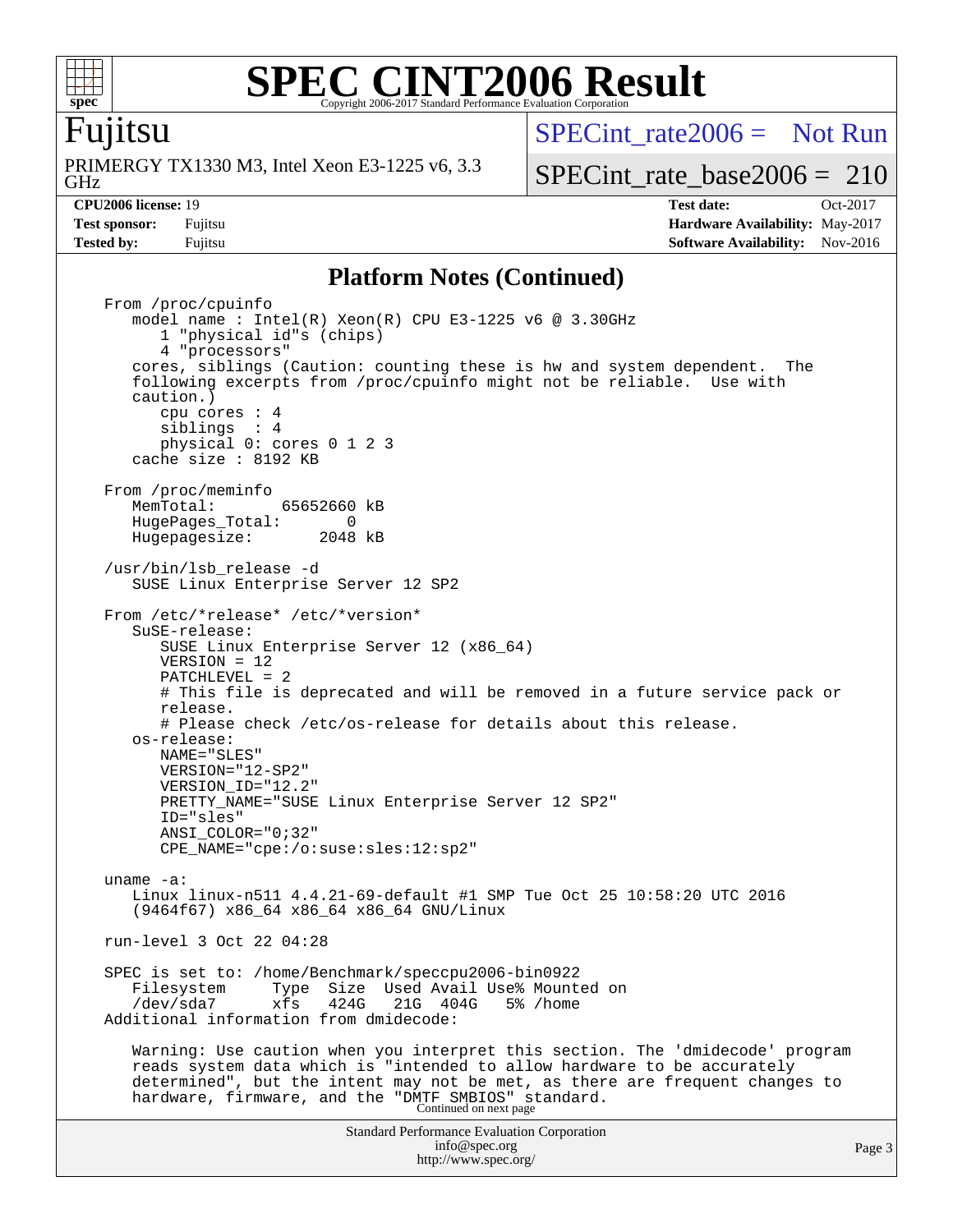

### **[SPEC CINT2006 Result](http://www.spec.org/auto/cpu2006/Docs/result-fields.html#SPECCINT2006Result)** Copyright 2006-2017 Standard Performance Evaluation C

## Fujitsu

GHz PRIMERGY TX1330 M3, Intel Xeon E3-1225 v6, 3.3 [SPECint\\_rate2006 =](http://www.spec.org/auto/cpu2006/Docs/result-fields.html#SPECintrate2006) Not Run

[SPECint\\_rate\\_base2006 =](http://www.spec.org/auto/cpu2006/Docs/result-fields.html#SPECintratebase2006) 210

**[CPU2006 license:](http://www.spec.org/auto/cpu2006/Docs/result-fields.html#CPU2006license)** 19 **[Test date:](http://www.spec.org/auto/cpu2006/Docs/result-fields.html#Testdate)** Oct-2017 **[Test sponsor:](http://www.spec.org/auto/cpu2006/Docs/result-fields.html#Testsponsor)** Fujitsu **[Hardware Availability:](http://www.spec.org/auto/cpu2006/Docs/result-fields.html#HardwareAvailability)** May-2017 **[Tested by:](http://www.spec.org/auto/cpu2006/Docs/result-fields.html#Testedby)** Fujitsu **Fujitsu <b>[Software Availability:](http://www.spec.org/auto/cpu2006/Docs/result-fields.html#SoftwareAvailability)** Nov-2016

### **[Platform Notes \(Continued\)](http://www.spec.org/auto/cpu2006/Docs/result-fields.html#PlatformNotes)**

 BIOS FUJITSU // American Megatrends Inc. V5.0.0.11 R1.0.0 for D3373-B1x 02/20/2017 Memory: 4x Samsung M391A2K43BB1-CRC 16 GB 2 rank 2400 MHz

(End of data from sysinfo program)

### **[General Notes](http://www.spec.org/auto/cpu2006/Docs/result-fields.html#GeneralNotes)**

Environment variables set by runspec before the start of the run: LD\_LIBRARY\_PATH = "/home/Benchmark/speccpu2006-bin0922/libs/32" LD\_LIBRARY\_PATH = "\$LD\_LIBRARY\_PATH:/home/Benchmark/speccpu2006-bin0922/libs/64" LD\_LIBRARY\_PATH = "\$LD\_LIBRARY\_PATH:/home/Benchmark/speccpu2006-bin0922/sh10.2"

 Binaries compiled on a system with 1x Intel Core i7-4790 CPU + 32GB RAM memory using Redhat Enterprise Linux 7.2 Transparent Huge Pages enabled by default Filesystem page cache cleared with: echo 1 > /proc/sys/vm/drop\_caches runspec command invoked through numactl i.e.: numactl --interleave=all runspec <etc>

# **[Base Compiler Invocation](http://www.spec.org/auto/cpu2006/Docs/result-fields.html#BaseCompilerInvocation)**

### [C benchmarks](http://www.spec.org/auto/cpu2006/Docs/result-fields.html#Cbenchmarks):

[icc -m32 -L/opt/intel/compilers\\_and\\_libraries\\_2017/linux/lib/ia32](http://www.spec.org/cpu2006/results/res2017q4/cpu2006-20171030-50360.flags.html#user_CCbase_intel_icc_c29f3ff5a7ed067b11e4ec10a03f03ae)

[C++ benchmarks:](http://www.spec.org/auto/cpu2006/Docs/result-fields.html#CXXbenchmarks)

[icpc -m32 -L/opt/intel/compilers\\_and\\_libraries\\_2017/linux/lib/ia32](http://www.spec.org/cpu2006/results/res2017q4/cpu2006-20171030-50360.flags.html#user_CXXbase_intel_icpc_8c35c7808b62dab9ae41a1aa06361b6b)

# **[Base Portability Flags](http://www.spec.org/auto/cpu2006/Docs/result-fields.html#BasePortabilityFlags)**

| 400.perlbench: -D_FILE_OFFSET_BITS=64 -DSPEC_CPU_LINUX_IA32 |
|-------------------------------------------------------------|
|                                                             |
|                                                             |
|                                                             |
|                                                             |
|                                                             |
|                                                             |
|                                                             |
| 462.libquantum: -D_FILE_OFFSET_BITS=64 -DSPEC_CPU_LINUX     |
|                                                             |
|                                                             |
|                                                             |
| 483.xalancbmk: -D FILE OFFSET BITS=64 -DSPEC CPU LINUX      |
|                                                             |

Standard Performance Evaluation Corporation [info@spec.org](mailto:info@spec.org) <http://www.spec.org/>